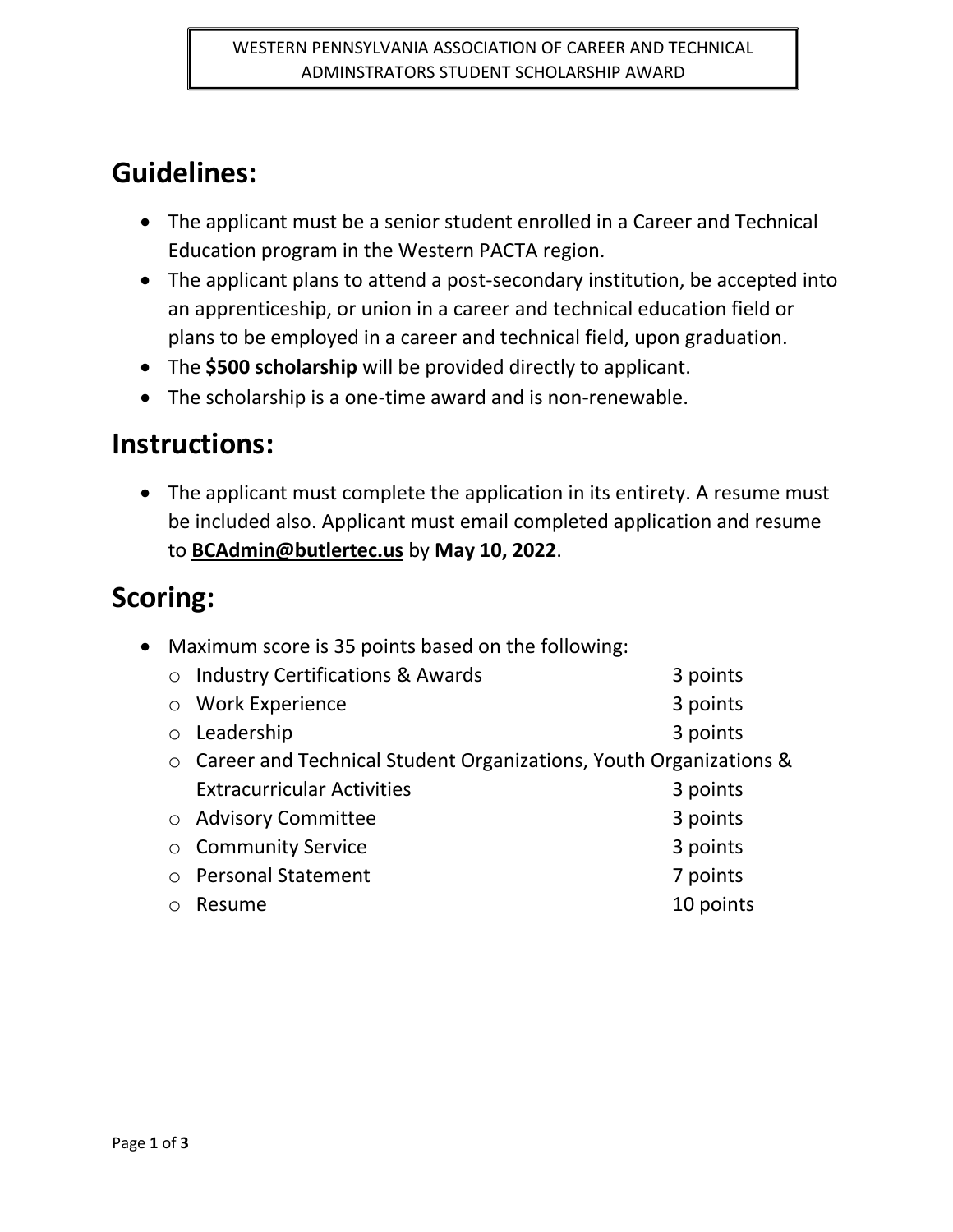### WESTERN PENNSYLVANIA ASSOCIATION OF CAREER AND TECHNICAL ADMINSTRATORS STUDENT SCHOLARSHIP AWARD

#### *Instructions:*

## *The applicant must complete this application in its entirety. A current resume must be provided also. The applicant must email this completed application and current resume to BCAdmin@butlertec.us by May 10, 2022.*

| Name:                               | CTC/VoTech:        |                  |  |
|-------------------------------------|--------------------|------------------|--|
| Program:                            |                    |                  |  |
| $10^{\sf th}$<br>Grade Average:     | 11th               | $12^{\text{th}}$ |  |
| Total Days Absent: 10 <sup>th</sup> | $11$ <sup>th</sup> | 12 <sup>th</sup> |  |

#### **INDUSTRY CERTIFICATIONS & AWARDS**

**WORK EXPERIENCE** – *List all full and part-time jobs you have held, and the dates that you worked at each job.*

| Job | <b>Dates</b> |
|-----|--------------|
|     |              |
|     |              |
|     |              |
|     |              |
|     |              |

**LEADERSHIP** – *List all the offices/positions you have held and any activities that indicate leadership abilities for each year (9th – 12th grade).*

| Organization | <b>Officer Position Held - Year</b> |
|--------------|-------------------------------------|
|              |                                     |
|              |                                     |
|              |                                     |
|              |                                     |
|              |                                     |